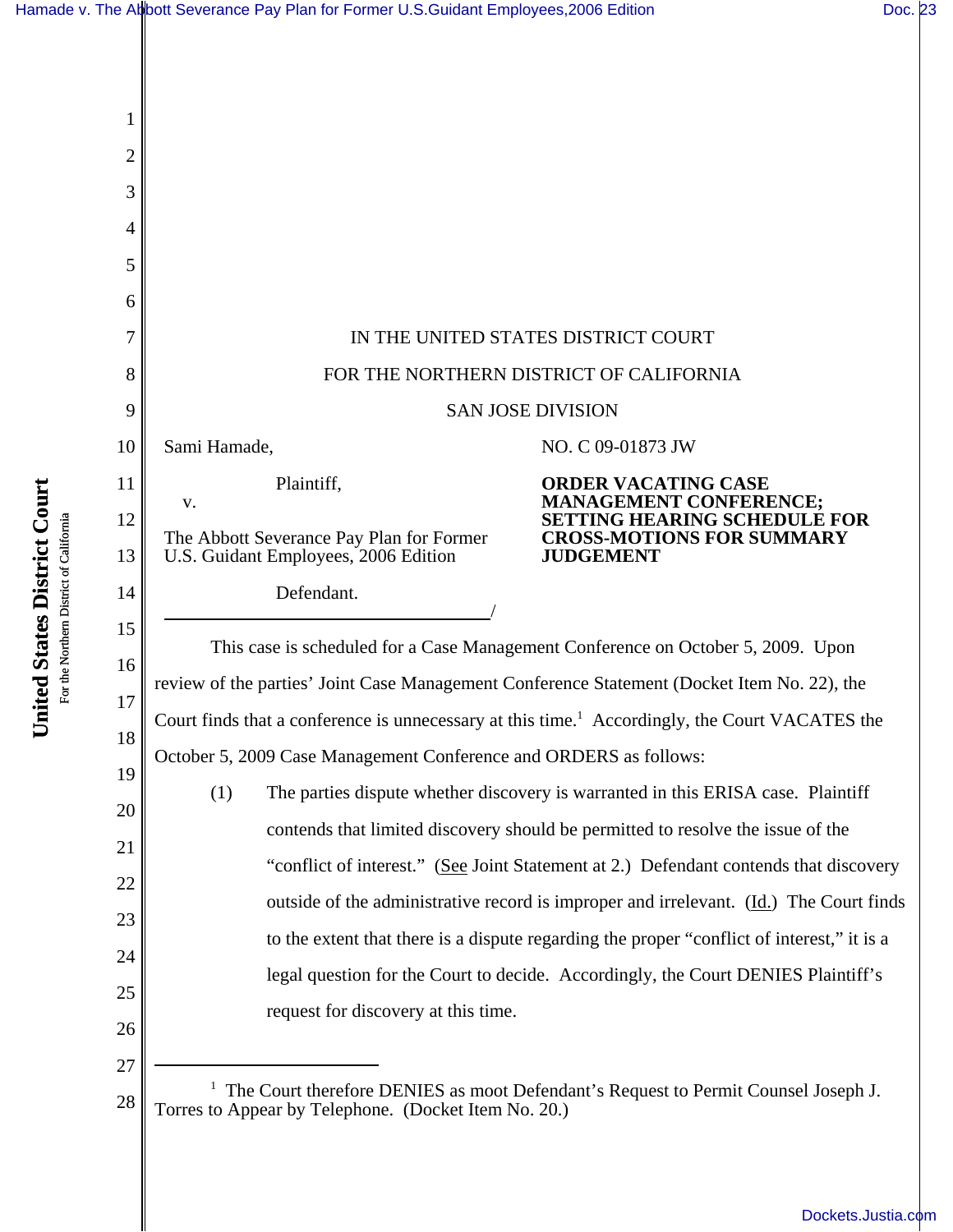For the Northern District of California For the Northern District of California

**United States District Court**

United States District Court

(2) On **April 19, 2010 at 9 a.m.**, the Court will conduct a hearing on the parties' anticipated cross-motions for summary judgment based on the administrative record. The parties shall file and notice their motions in accordance with the Civil Local Rules of the Court. James Wase Dated: October 1, 2009 JAMÉS WARE United States District Judge  $\begin{array}{|c|c|c|c|c|}\n \hline\n 28 & 2 \\
\hline\n \end{array}$